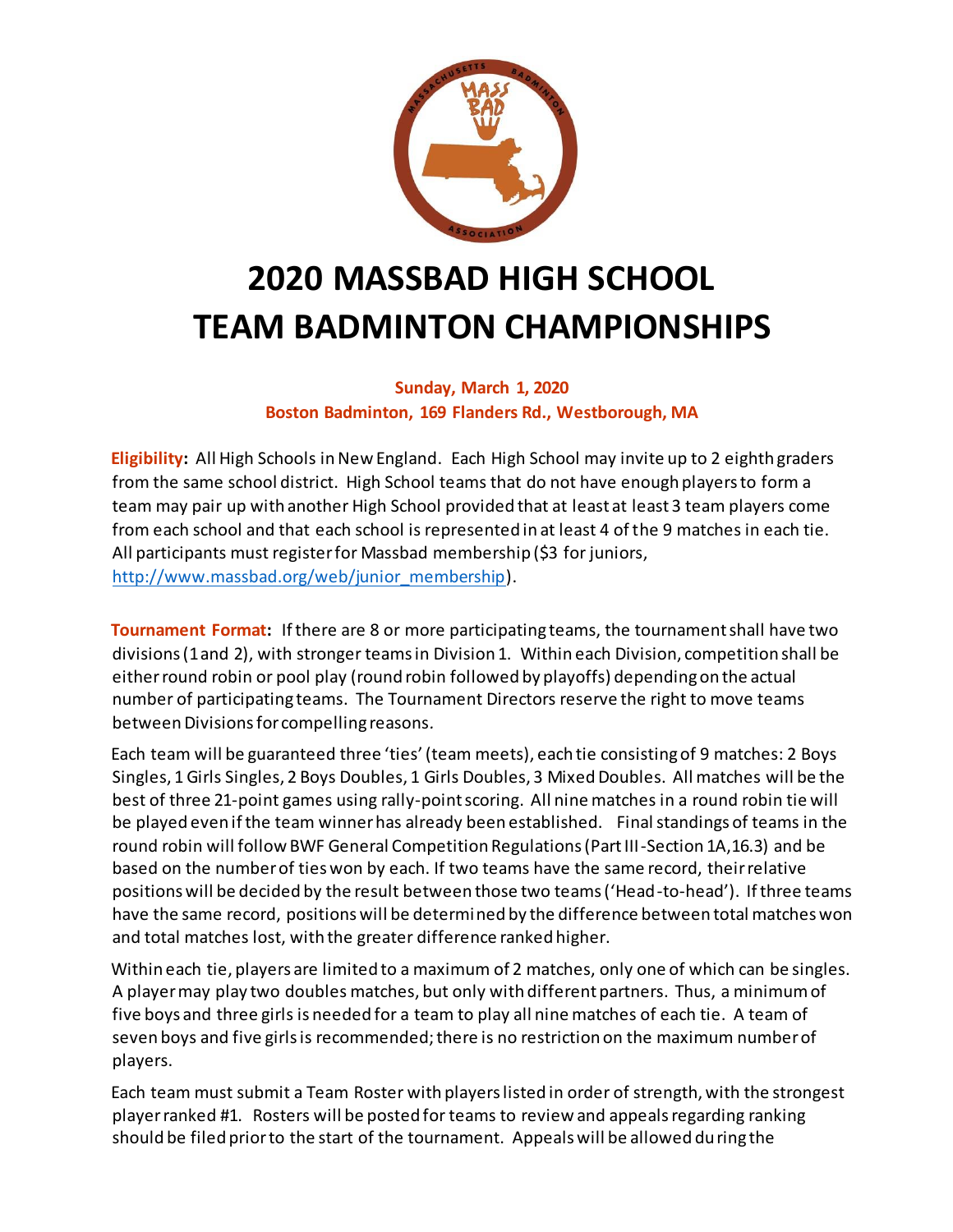tournament but only if lodged by the opposing Team Captain *prior* to the start of their tie. Final rosters must be submitted *no later than Sunday, February 23, 2020.*

Before each tie commences, team captains must each complete a Match Record Sheet detailing which players will be playing which matches in that tie for their team; they must be listed properly in order of their strength as shown on the roster. For example, of the two boys selected to play the Boys Singles matches, the stronger player must play the 1st Boys Singles match and the weaker player must play the 2nd Boys Singles match. 'Notional Ranking' will be used to establish strength of doubles pairs and is calculated by adding the rankings of the two players in the pair. Doubles pairs must play in order of their 'Notional Rankings'. Walkovers due to the lack of players will be considered as the weakest players.

**Seeding/Draws/Rules:** Team seeding will be based on results of the 2019 tournament and individual USAB ranking of team members, if available. An open draw will be conducted on Feb 26.

All matches will be the best of three 21-point games using the rally point scoring system under the laws of USA Badminton. If needed, a 10-minute default time shall be enforced.

**Registration:** Entry, payment and waivers should be received by **February 10, 2020**. Send entries to:

> Mira Torres c/o Boston Badminton 169 Flanders Rd. Westborough, MA 01581

Send inquiries to: mtigas@hotmail.com

**Entry Fee: \$280 per team.** Checks are payable to **Massbad.**

**Shuttlecock:** Yonex Aerosensa 30 (or better) shuttlecock will be provided.

**Awards:** Photo plaques or trophies will be awarded to the top 2-3 teams of each Division. The Massbad High School Perpetual Cup will be awarded to the Division 1 Champion to keep until the Champion for the next year is determined.

**Tournament Directors: Mira Torres (Tigas) Tournament Referee: Beth Sopka**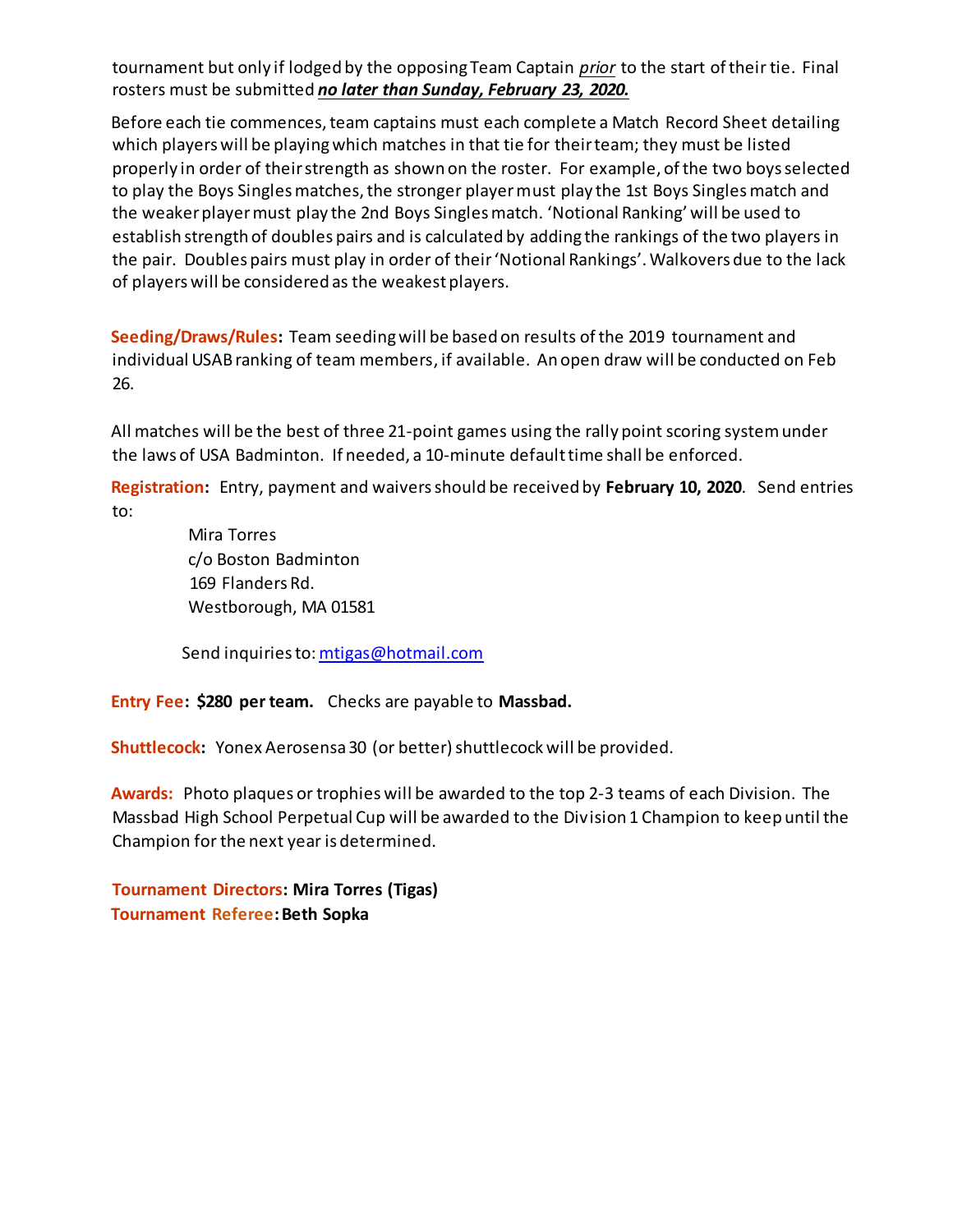

## **2020 MASSBAD YONEX HIGH SCHOOL TEAM BADMINTON CHAMPIONSHIPS**

*Complete entry form, sign waiver, include payment (Checks payable to Massbad \$280 for each team) and send by Feb 10 (received, not post marked) to Mira Torres c/o Boston Badminton, 169 Flanders Rd., Westborough, MA 01581*

|                                                       | (indicate if you are a coach, a parent, or one of the players)<br>Phone_____________ |  |  |  |  |
|-------------------------------------------------------|--------------------------------------------------------------------------------------|--|--|--|--|
|                                                       |                                                                                      |  |  |  |  |
| Team Members (List in order of player strength)       |                                                                                      |  |  |  |  |
| <b>Boys</b>                                           | Grade                                                                                |  |  |  |  |
|                                                       |                                                                                      |  |  |  |  |
|                                                       |                                                                                      |  |  |  |  |
|                                                       |                                                                                      |  |  |  |  |
|                                                       |                                                                                      |  |  |  |  |
|                                                       |                                                                                      |  |  |  |  |
| 6.                                                    |                                                                                      |  |  |  |  |
|                                                       |                                                                                      |  |  |  |  |
|                                                       |                                                                                      |  |  |  |  |
|                                                       |                                                                                      |  |  |  |  |
| $\begin{array}{c}\n10.\n\end{array}$                  |                                                                                      |  |  |  |  |
| <b>Girls</b>                                          |                                                                                      |  |  |  |  |
|                                                       |                                                                                      |  |  |  |  |
|                                                       |                                                                                      |  |  |  |  |
|                                                       |                                                                                      |  |  |  |  |
|                                                       |                                                                                      |  |  |  |  |
|                                                       |                                                                                      |  |  |  |  |
| $\overline{\phantom{a}}$ and $\overline{\phantom{a}}$ |                                                                                      |  |  |  |  |